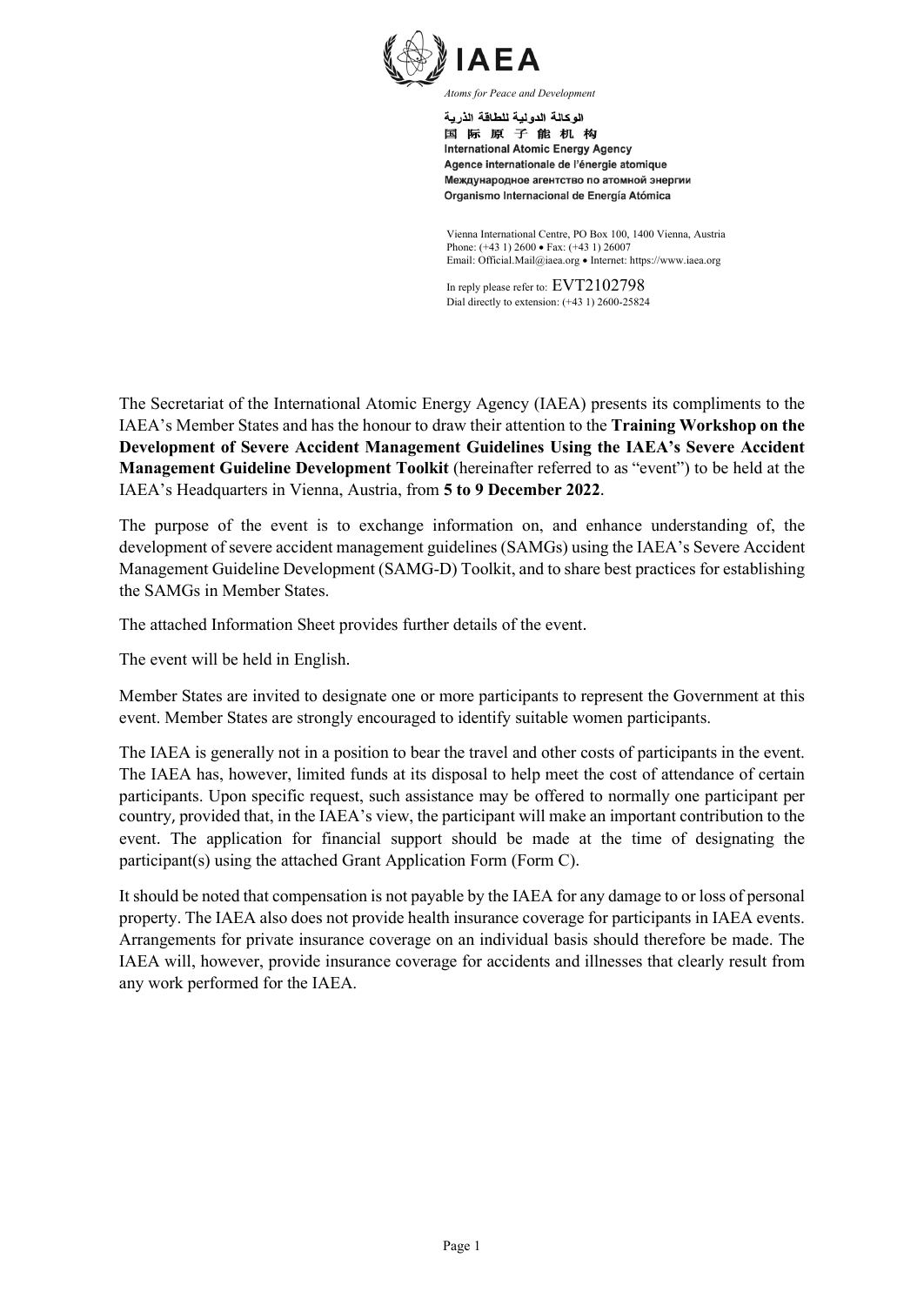Designations should be submitted to the IAEA through the competent national authority (Ministry of Foreign Affairs, Permanent Mission to the IAEA or National Atomic Energy Authority) not later than **14 October 2022** using the attached Participation Form (Form A). Completed and authorized Participation Forms should be sent either by email to: [Official.Mail@iaea.org](mailto:Official.Mail@iaea.org) or by fax to: +43 1 26007 (no hard copies needed). Copies should be sent by email to the Scientific Secretaries of the event, Mr Martin Gajdos, Division of Nuclear Installation Safety, Department of Nuclear Safety and Security (Email: [M.Gajdos@iaea.org\)](mailto:M.Gajdos@iaea.org) and Mr Alexei Miassoedov, Division of Nuclear Power, Department of Nuclear Energy (Email: [A.Miassoedov@iaea.org\)](mailto:A.Miassoedov@iaea.org), and to the Administrative Secretary, Mr Jeevan John (Email: *J.John@iaea.org*). The Scientific Secretaries of the event will liaise with the participants directly concerning further arrangements, including travel details, as appropriate, once the official designations have been received.

Should Governments wish, in addition, to appoint one or more observers to assist and advise the designated participants, they are kindly requested to inform the IAEA of the names and contact details of any such observers by the above date. In accordance with the established rules, Governments are expected to bear the cost of attendance of any observers they may send to IAEA events. Compensation is not payable by the IAEA for any damage to or loss of observers' personal property or for illness, injury or death occurring while travelling to or in connection with their attendance at IAEA events.

The Secretariat of the International Atomic Energy Agency avails itself of this opportunity to renew to the IAEA's Member States the assurances of its highest consideration.



2022-05-17

Enclosures: Information Sheet Participation Form (Form A) Grant Application Form (Form C)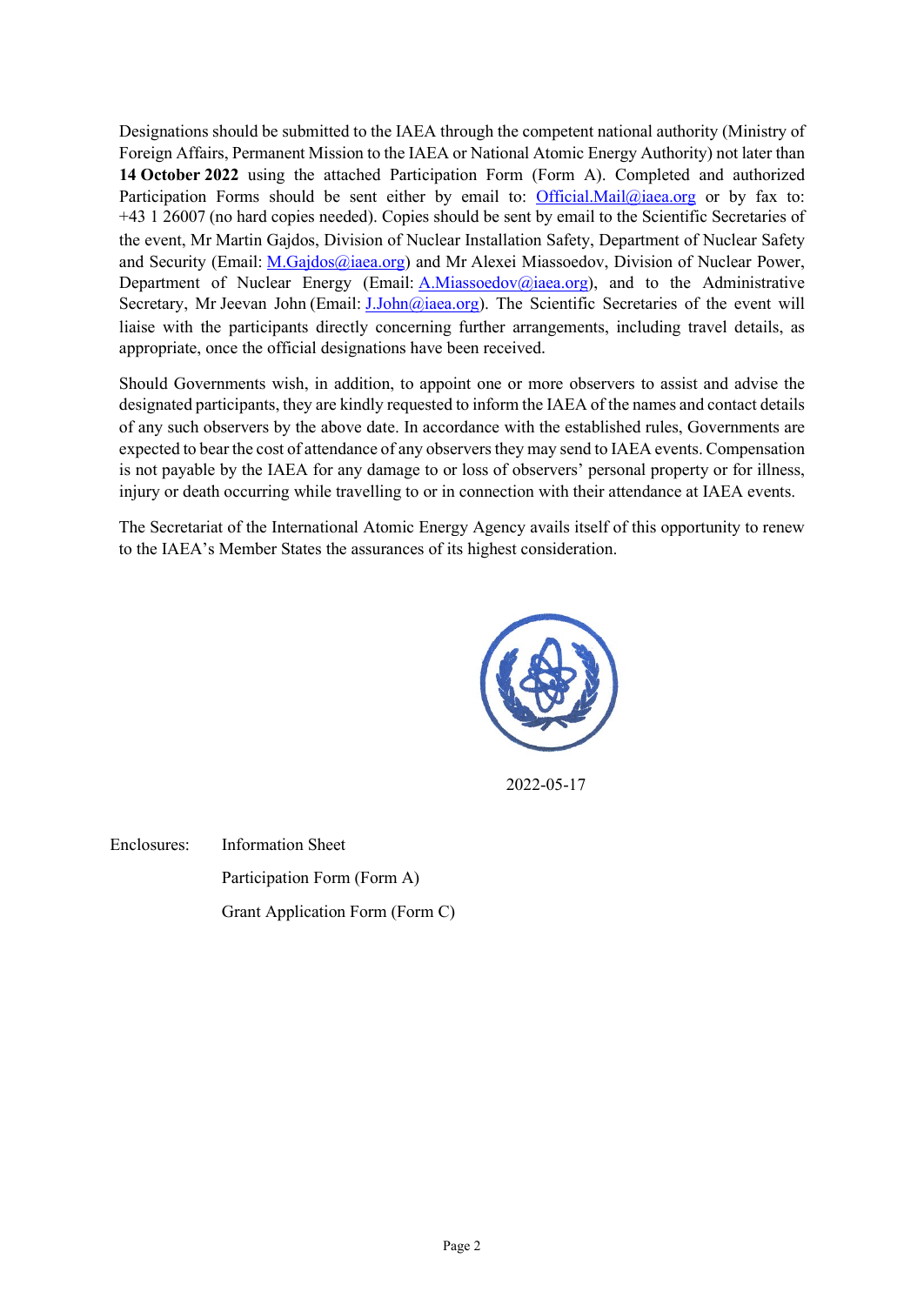

# **Training Workshop on the Development of Severe Accident Management Guidelines Using the IAEA's Severe Accident Management Guideline Development Toolkit**

**5–9 December 2022**

**Ref. No.: EVT2102798**

# **Information Sheet**

### **Introduction**

In responding to the IAEA Action Plan on Nuclear Safety, the International Atomic Energy Agency (IAEA) developed the Severe Accident Management Guideline Development (SAMG-D) Toolkit as an education and training tool in the context of severe accidents and associated procedures and guidelines. The SAMG-D Toolkit mirrors the elements of a full package of severe accident management guidelines (SAMGs) applicable to light water reactors and pressurized heavy water reactors. The Toolkit is not intended to be used to independently construct a full SAMG package, but to be used for capacity development in newcomer Member States and as a refresher tool for Member States with an established SAMG programme.

Starting in 2015, training workshops on the development of SAMGs using the IAEA's SAMG-D Toolkit have been organized annually by the IAEA with the goal of supporting and assisting Member States in understanding, developing and establishing their SAMG programmes to enhance the nuclear safety knowledge, expertise and competence related to SAMGs.

This seventh training workshop will provide an overview of the latest development in SAMGs and the updates to the IAEA's SAMG-D Toolkit completed in 2020 and will provide a forum for information exchange on the tasks and responsibilities involved in implementing and executing SAMGs.

The IAEA's SAMG-D Toolkit will be demonstrated.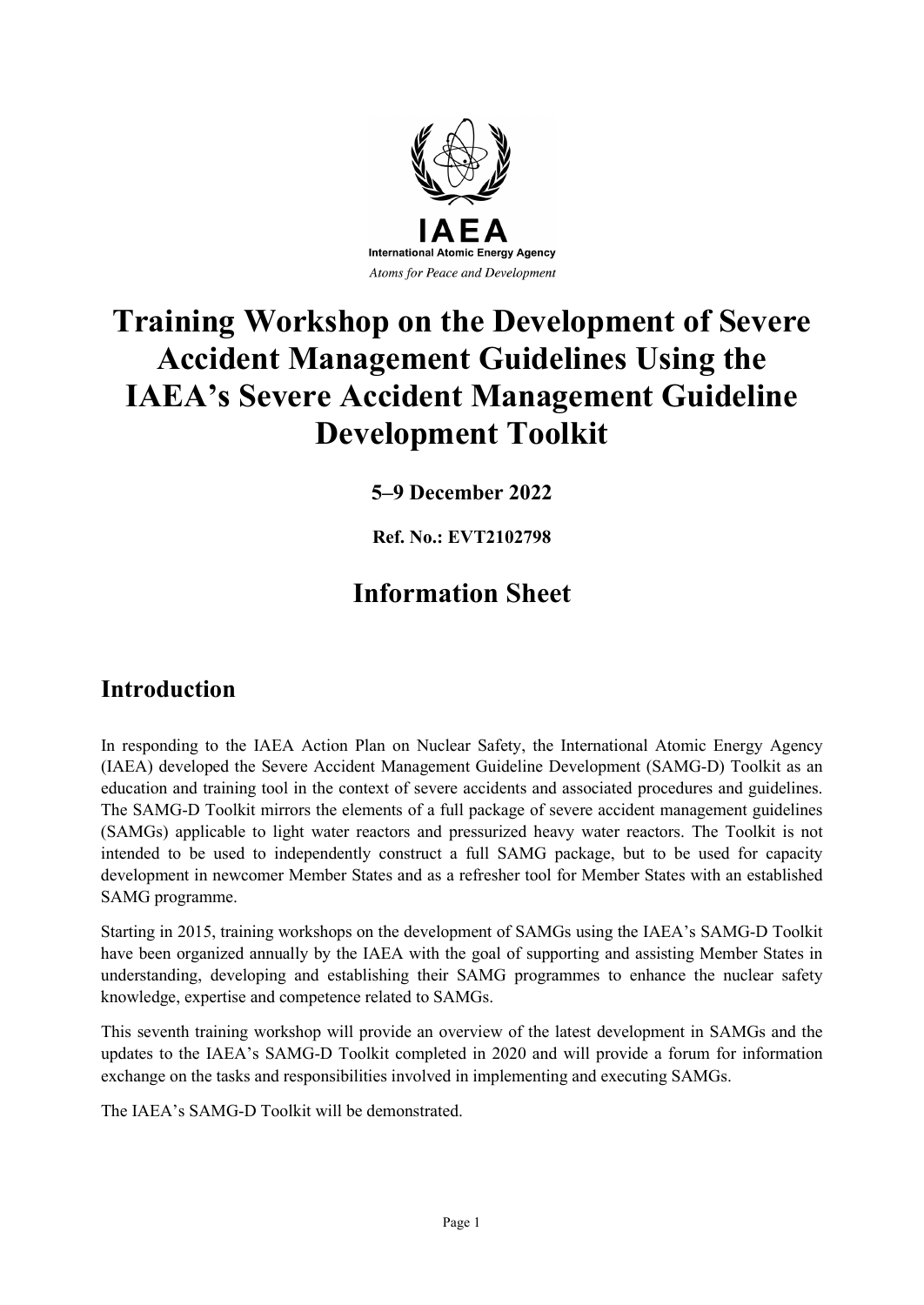# **Objectives**

The purpose of the event is to exchange information on, and enhance understanding of, the development of SAMGs specifically using the IAEA's SAMG-D Toolkit, and to share best practices for establishing the SAMGs in Member States.

The specific objectives of the event are:

- To demonstrate the IAEA's SAMG-D Toolkit with a practical example on the development of SAMGs;
- To discuss the development of SAMGs for different water cooled reactor designs;
- To provide training on the latest version of the IAEA's SAMG-D Toolkit;
- To discuss lessons learned from the development of national SAMGs.

The event will include discussion sessions to enable participants to contribute to the summary and highlights of the event, and to make recommendations to the IAEA on future activities in this area.

## **Target Audience**

The event is open to representatives of nuclear power organizations from Member States considering, planning or expanding national nuclear power programmes, including government organizations (policy makers, analysts, regulators and R&D agencies), and industry (vendors, engineering companies, plant operators and technology developers).

## **Working Language(s)**

English.

# **Expected Outputs**

The expected outputs of this event are to support Member States in understanding SAMGs, increase the number of educated personnel in Member States conversant with SAMGs and with the use of the IAEA's SAMG-D Toolkit, to assist Member States in developing and establishing their SAMG programmes, and to enhance the nuclear safety knowledge, expertise and competence related to SAMGs.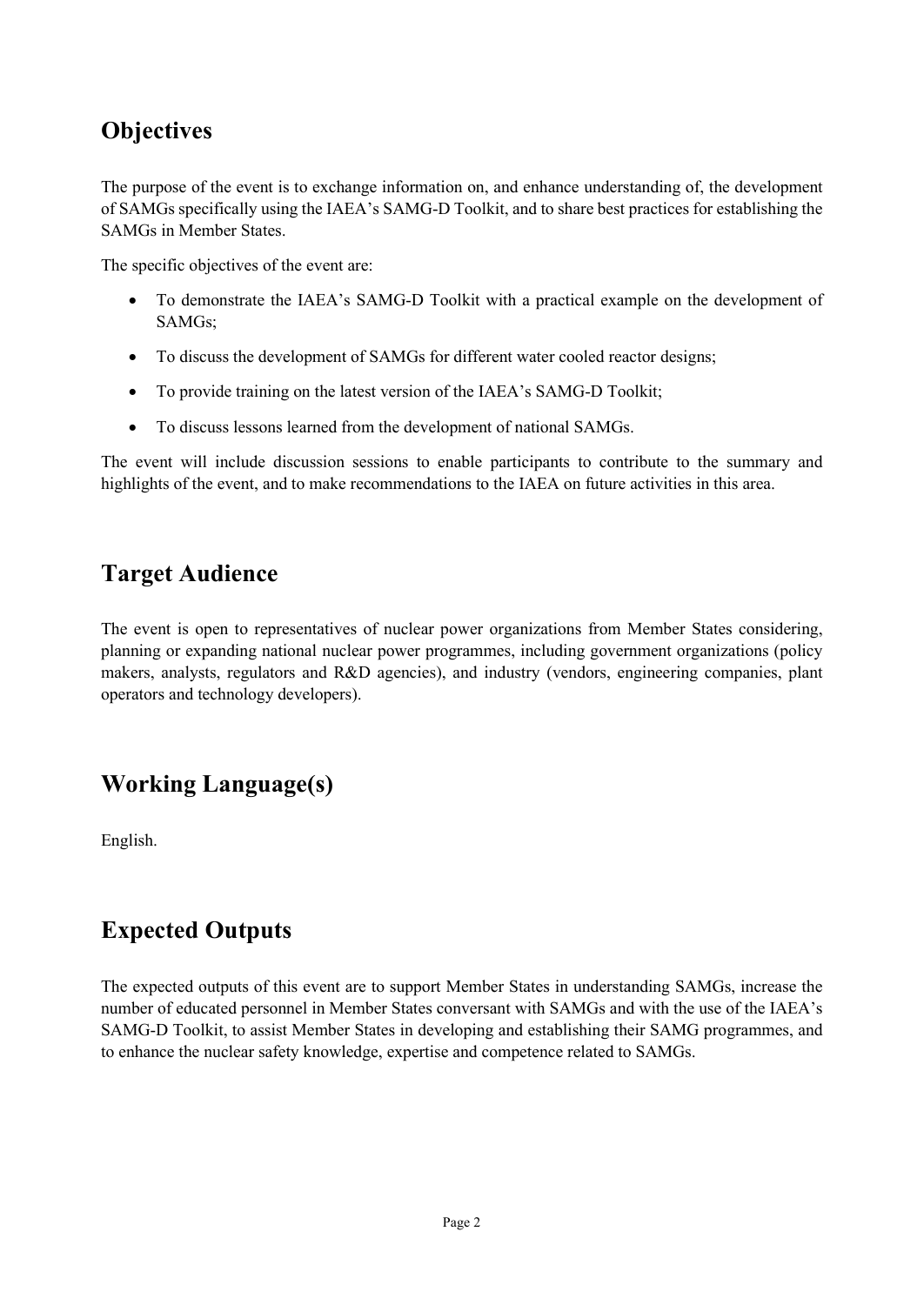# **Participation and Registration**

All persons wishing to participate in the event have to be designated by an IAEA Member State or should be members of organizations that have been invited to attend.

In order to be designated by an IAEA Member State, participants are requested to send the **Participation Form (Form A)** to their competent national authority (e.g. Ministry of Foreign Affairs, Permanent Mission to the IAEA or National Atomic Energy Authority) for onward transmission to the IAEA by **15 October 2021.** Participants who are members of an organization invited to attend are requested to send the Participation Form (Form A) through their organization to the IAEA by above deadline.

Selected participants will be informed in due course on the procedures to be followed with regard to administrative and technical matters.

Participants are hereby informed that the personal data they submit will be processed in line with the [Agency's Personal Data and Privacy Policy](https://www.iaea.org/about/privacy-policy#:%7E:text=The%20IAEA%20is%20committed%20to,accountable%20and%20non%2Ddiscriminatory%20manner.&text=The%20Privacy%20Policy%20provides%20the,carrying%20out%20its%20mandated%20activities.) and is collected solely for the purpose(s) of reviewing and assessing the application and to complete logistical arrangements where required.

### **Papers and Presentations**

The IAEA encourages participants to give presentations on the work of their respective institutions that falls under the topics listed above.

Participants who wish to give presentations are requested to submit an abstract of their work. The abstract will be reviewed as part of the selection process for presentations. The abstract should be in A4 page format, should extend to no more than 2 pages (including figures and tables) and should not exceed 500 words. It should be sent electronically to the Scientific Secretaries of the event, Mr Martin Gajdos (Email: [M.Gajdos@iaea.org\)](mailto:M.Gajdos@iaea.org) and Mr Alexei Miassoedov (Email: [A.Miassoedov@iaea.org\)](mailto:A.Miassoedov@iaea.org), not later than **14 October 2022.**

In addition, participants have to submit the abstract together with the **Participation Form (Form A)** to their competent national authority (e.g. Ministry of Foreign Affairs, Permanent Mission to the IAEA or National Atomic Energy Authority) or their organization for onward transmission to the IAEA not later than **14 October 2022.** 

Authors will be notified of the acceptance of their proposed presentations by **31 October 2022**. They will then be requested to prepare and submit their presentations in Microsoft PowerPoint or as a PDF file by email to the Scientific Secretaries of the event, Mr Martin Gajdos (Email: [M.Gajdos@iaea.org\)](mailto:M.Gajdos@iaea.org) and Mr Alexei Miassoedov (Email[: A.Miassoedov@iaea.org\)](mailto:A.Miassoedov@iaea.org) by **18 November 2022**.

## **Expenditures and Grants**

No registration fee is charged to participants.

The IAEA is generally not in a position to bear the travel and other costs of participants in the event. The IAEA has, however, limited funds at its disposal to help meet the cost of attendance of certain participants.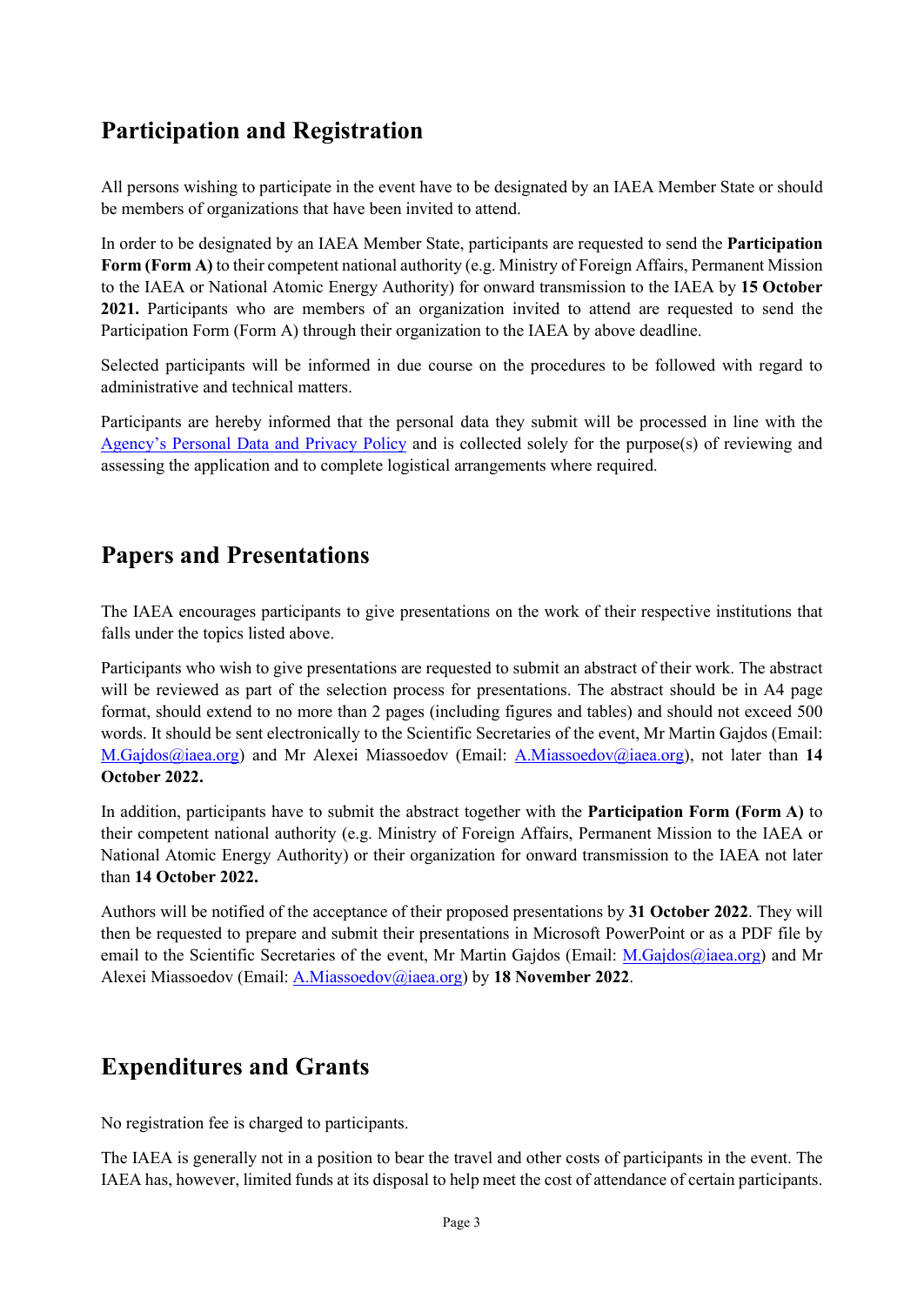Upon specific request, such assistance may be offered to normally one participant per country, provided that, in the IAEA's view, the participant will make an important contribution to the event.

The application for financial support should be made using the **Grant Application Form (Form C),** which has to be stamped, signed and submitted by the competent national authority to the IAEA together with the **Participation Form (Form A)** by **14 October 2022**.

### **Venue**

The event will be held at the Vienna International Centre (VIC), where the IAEA's Headquarters are located. Participants must make their own travel and accommodation arrangements.

General information on the VIC and other practical details, such as a list of hotels offering a reduced rate for IAEA participants, are listed on the following IAEA web page:

#### [www.iaea.org/events.](http://www.iaea.org/events)

Participants are advised to arrive at Checkpoint 1/Gate 1 of the VIC one hour before the start of the event on the first day in order to allow for timely registration. Participants will need to present an official photo identification document in order to be admitted to the VIC premises.

### **Visas**

Participants who require a visa to enter Austria should submit the necessary application to the nearest diplomatic or consular representative of Austria at least four weeks before they travel to Austria. Since Austria is a Schengen State, persons requiring a visa will have to apply for a Schengen visa. In States where Austria has no diplomatic mission, visas can be obtained from the consular authority of a Schengen Partner State representing Austria in the country in question.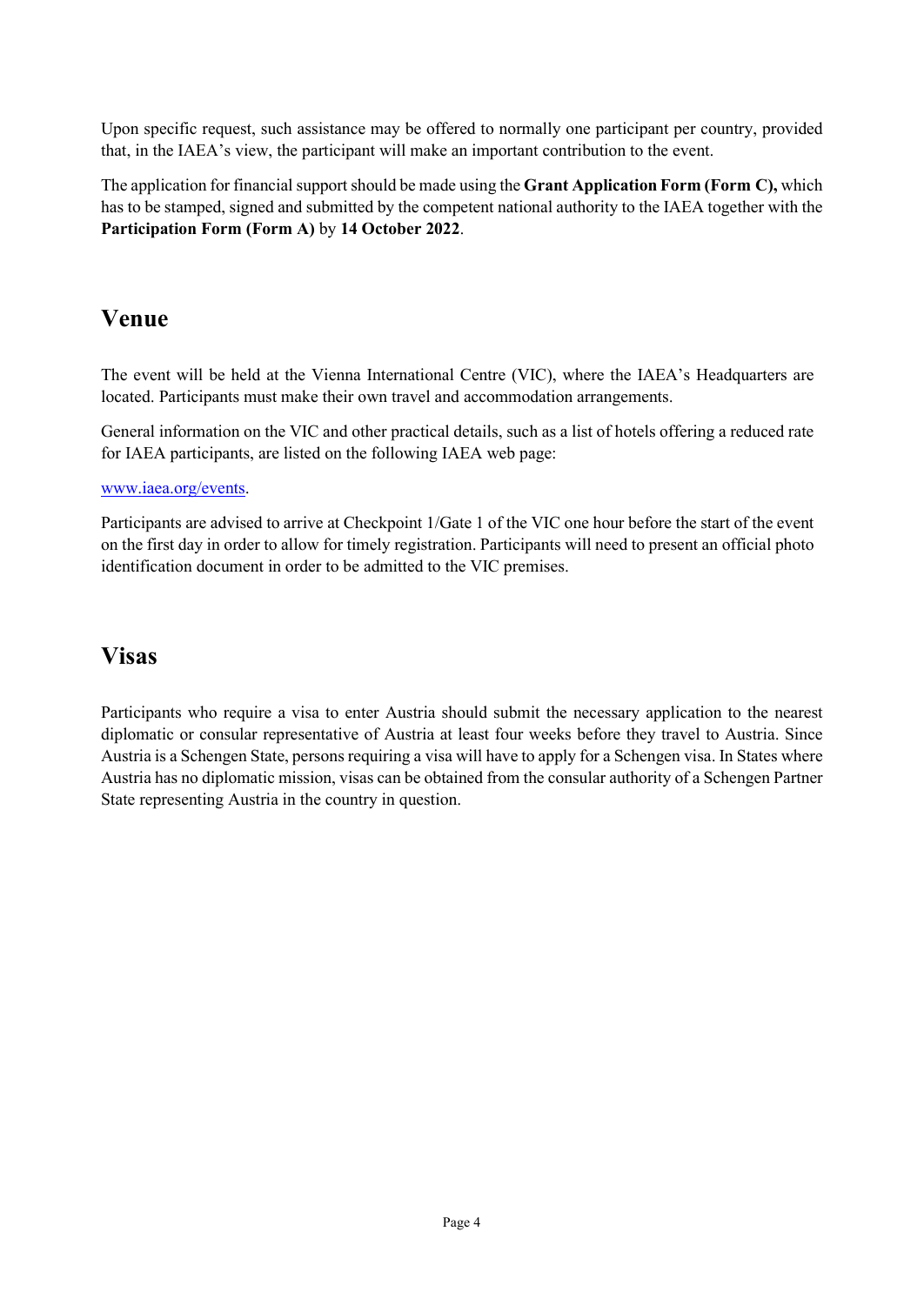## **IAEA Contacts**

#### **Scientific Secretaries:**

#### **Mr Martin Gajdos**

Division of Nuclear Installation Safety Department of Nuclear Safety and Security International Atomic Energy Agency Vienna International Centre PO Box 100 1400 VIENNA AUSTRIA

Tel.: +43 1 2600 25824 Email: [M.Gajdos@iaea.org](mailto:M.Gajdos@iaea.org)

#### **Mr Alexei Miassoedov**

Division of Nuclear Power Department of Nuclear Energy International Atomic Energy Agency Vienna International Centre PO Box 100 1400 VIENNA AUSTRIA

Tel: +43 1 2600 22882 Email: [A.Miassoedov@iaea.org](mailto:A.Miassoedov@iaea.org)

#### **Administrative Secretary:**

#### **Mr Jeevan John**

Division of Nuclear Installation Safety Department of Nuclear Safety and Security International Atomic Energy Agency Vienna International Centre PO Box 100 1400 VIENNA AUSTRIA

Tel.: +43 1 2600 22519 Fax: +43 1 26007 Email: [J.John@iaea.org](mailto:J.John@iaea.org)

Subsequent correspondence on scientific matters should be sent to the Scientific Secretaries and correspondence on other matters related to the event to the Administrative Secretary.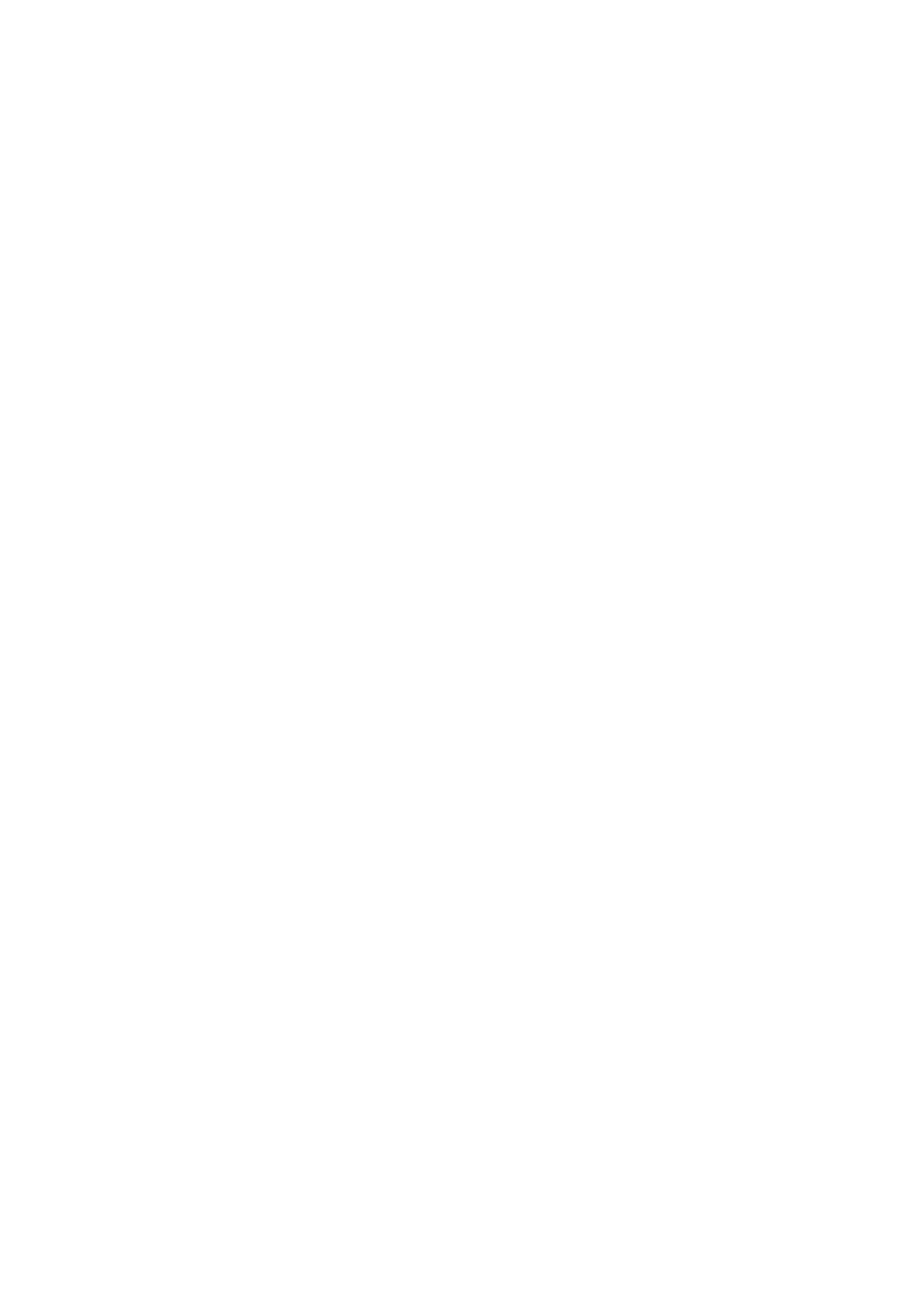

# **Participation Form**

### **Training Workshop on the Development of Severe Accident Management Guidelines Using the IAEA's Severe Accident Management Guideline Development Toolkit**

#### **IAEA Headquarters, Vienna, Austria**

#### **5–9 December 2022**

To be completed by the participant and sent to the competent national authority (e.g. Ministry of Foreign Affairs, Permanent Mission to the IAEA, or National Atomic Energy Authority) of his/her country for subsequent transmission to the International Atomic Energy Agency (IAEA) either by email to: [Official.Mail@iaea.org](mailto:official.mail@iaea.org) or by fax to: +43 1 26007 (no hard copies needed). Please also send a copy by email to the Scientific Secretaries [M.Gajdos@iaea.org](mailto:M.Gajdos@iaea.org) and  $\underline{A.Miassoedov@iaea.org}$ , and to the Administrative Secretary  $\underline{J.John@iaea.org}$ .

Participants who are members of an invited organization can submit this form to their organization for subsequent transmission to the IAEA.

#### **Deadline for receipt by IAEA through official channels: 14 October 2022**

| Family name(s): (same as in passport)               | First name(s): (same as in passport)           | Mr/Ms |  |
|-----------------------------------------------------|------------------------------------------------|-------|--|
|                                                     |                                                |       |  |
| Institution:                                        |                                                |       |  |
|                                                     |                                                |       |  |
|                                                     |                                                |       |  |
| Full address:                                       |                                                |       |  |
|                                                     |                                                |       |  |
|                                                     |                                                |       |  |
| Tel. (Fax):                                         |                                                |       |  |
|                                                     |                                                |       |  |
| Email:                                              |                                                |       |  |
| Nationality:                                        | Representing following Member State/non-Member |       |  |
|                                                     | State/entity or invited organization:          |       |  |
|                                                     |                                                |       |  |
| If/as applicable:                                   |                                                |       |  |
|                                                     |                                                |       |  |
| Do you intend to submit a paper?                    | Yes<br>No                                      |       |  |
| Would you prefer to present your paper as a poster? | Yes<br>No                                      |       |  |
| Title:                                              |                                                |       |  |
|                                                     |                                                |       |  |

Participants are hereby informed that the personal data they submit will be processed in line with the [Agency's Personal Data and Privacy Policy](https://www.iaea.org/about/privacy-policy) and is collected solely for the purpose(s) of reviewing and assessing the application and to complete logistical arrangements where required. Further information can be found in the **Data Processing Notice** concerning IAEA InTouch+ platform.